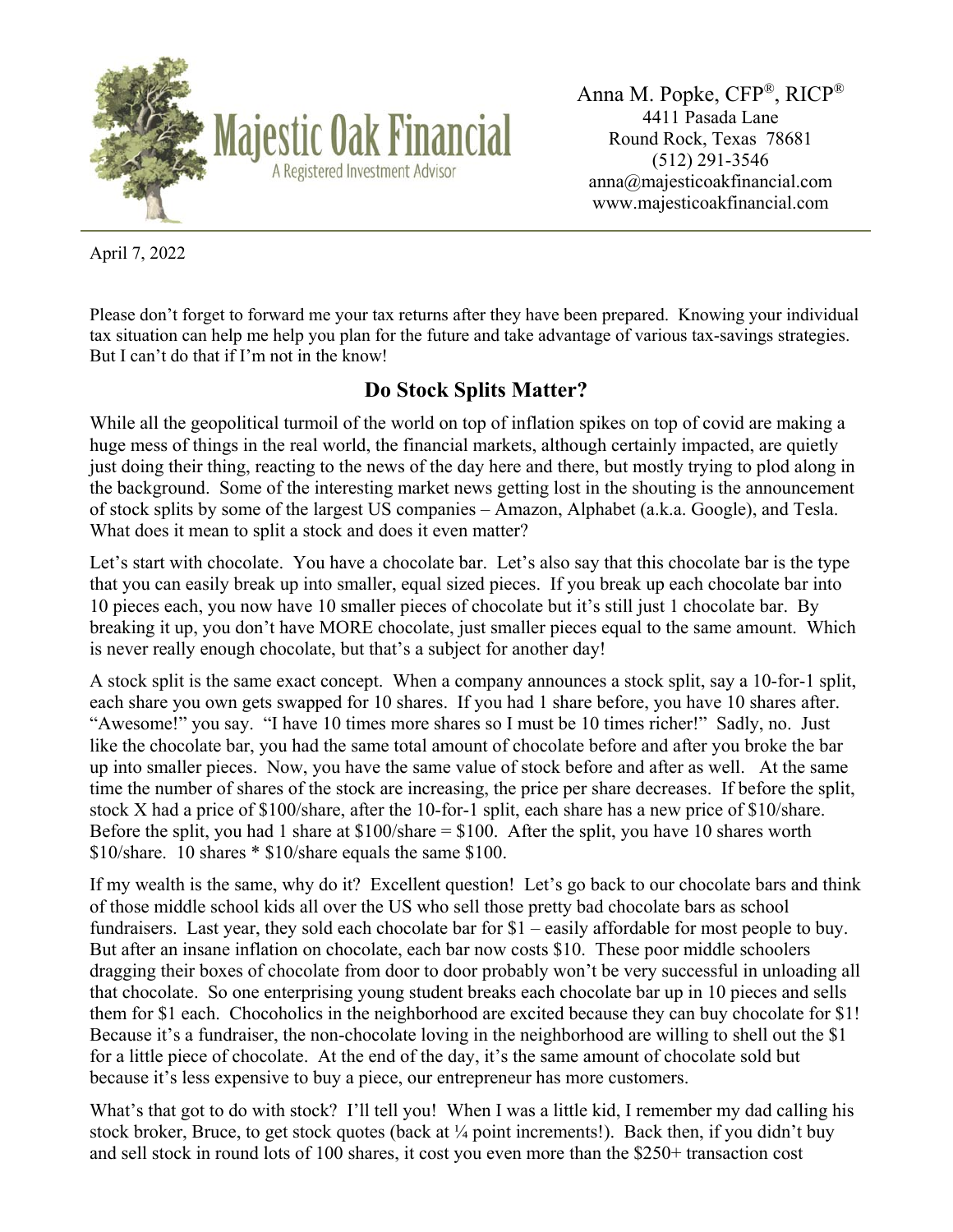(yikes!). If Amazon existed and cost \$3,100/share back then, ideally, you would buy 100 shares which would have cost you \$310,000 – for just one stock! There were very few investors who could come up with that kind of money, which means a smaller market for the stock, which means less demand, less trading volume, and a falling or stagnant share price. So, when the share price got too high, companies would do a stock split to make the share price more affordable for the little investors. When a good stock became affordable to the regular people (and remember, the stock price got high because it was increasing and therefore deemed a good investment), there was generally an immediate demand for the shares after the split and the price would pop. Everyone saw that and rule of thumb was that there was quick money to be made in buying a stock that was going to split.

But today, you can buy fractional shares of a stock and the trading costs are zero, so why does this matter anymore? Astute observation! Perception. It's all about perception. Splits are a bullish signal on the company's future growth. After all, the price didn't climb so high by being a terrible company. Like everything else in the market, a stock split is not a guarantee of future performance in any way. It's really more the rule of thumb that will not die even though is initial purpose is now completely irrelevant.

| <i>Index</i>                    | 03/31/2022<br><b>Ending Value</b> | 1Q 2022 Performance |
|---------------------------------|-----------------------------------|---------------------|
| <b>Dow Jones</b>                | 34,678.35                         | $<\!\!4.57\%<\!\!>$ |
| <b>S&amp;P 500</b>              | 4,530.41                          | $<\!\!4.95\%<\!\!>$ |
| <b>NASDAQ</b>                   | 14,220.52                         | $< 9.10\% >$        |
| Lehman<br><b>Aggregate Bond</b> | 107.10                            | $\leq 6.12\%$       |

## **1st Quarter 2022 Market Performance**